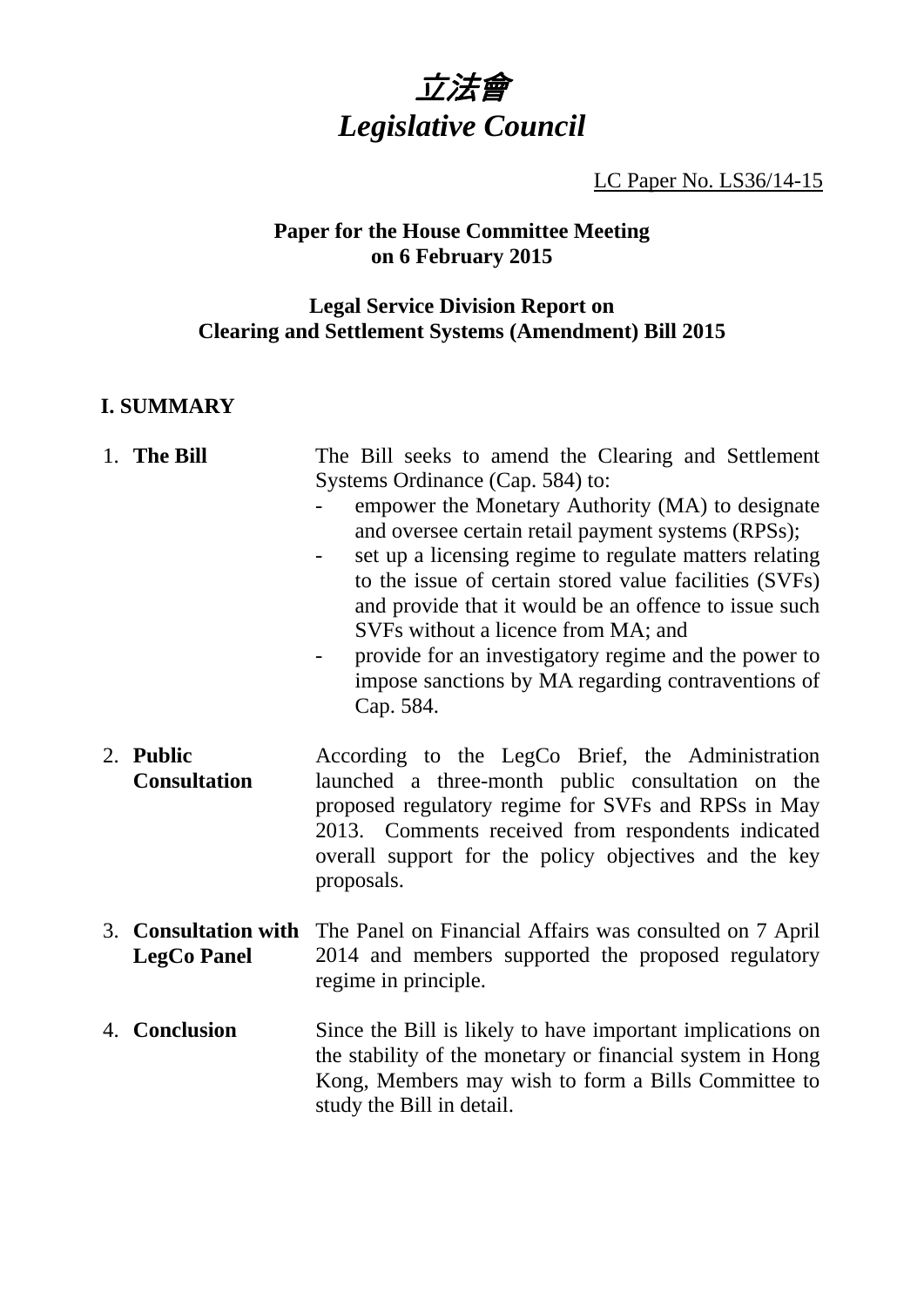#### **II. REPORT**

 The date of First Reading of the Bill is 4 February 2015. Members may refer to the LegCo Brief (File Ref: B&M/2/1/20C) issued by the Financial Services and the Treasury Bureau on 21 January 2015 for further details.

### **Object of the Bill**

2. The Bill seeks to amend the Clearing and Settlement Systems Ordinance (Cap. 584) to empower the Monetary Authority (MA) to designate and oversee certain retail payment systems (RPSs), to set up a licensing regime for issuing certain stored value facilities (SVFs), to provide for an investigatory regime and the power to impose sanctions by MA regarding contraventions of Cap. 584, and to make related amendments to other Ordinances.

#### **Background**

3. At present, the regulatory regime for stored valued cards only applies to device-based multi-purpose stored value products. Under section 14A of the Banking Ordinance (Cap. 155), only authorized institutions are permitted to issue a multi-purpose card or facilitate the issue of a multi-purpose card which is a stored value card<sup>[1](#page-1-0)</sup> other than a single-purpose card. On the other hand, Cap. 584 provides for a statutory regime under which MA is empowered to oversee certain clearing and settlement systems for funds and securities in Hong Kong and also provides for finality in relation to the transactions effected through such systems.

4. According to paragraphs 2 and 3 of the LegCo Brief, in Hong Kong, due to technological advancements certain non-device-based SVFs have been offered to the public in recent years. Such facilities are normally issued outside the banking sector and stored value on network-based accounts, mobile network accounts or computer servers. The existing regulatory regimes under Cap. 155 and Cap. 584 do not cover a range of the non-device-based SVFs which are

 $\overline{a}$ 

<span id="page-1-0"></span><sup>1</sup> According to section 2(1) of Cap. 155, "stored value card" means a card (or like thing) on which data may be stored (or otherwise recorded) in electronic, magnetic or optical form and for or in relation to which a person pays a sum of money to the issuer of the card, whether directly or indirectly, in exchange for-

<sup>(</sup>a) the storage of the value of that money, whether in whole or in part, on the card; and

<sup>(</sup>b) either -

<sup>(</sup>i) an undertaking (whether express or implied) by the issuer that, on the production of the card to the issuer, and whether or not some other action is also required, the issuer will supply goods or services (which shall not include money or money's worth); or

<sup>(</sup>ii) an undertaking (whether express or implied) by the issuer that, on the production of the card to the issuer or a third party, and whether or not some other action is also required, the issuer or the third party, as the case may be, will supply goods or services (which may include money or money's worth); (Added 4 of 1997 s. 3).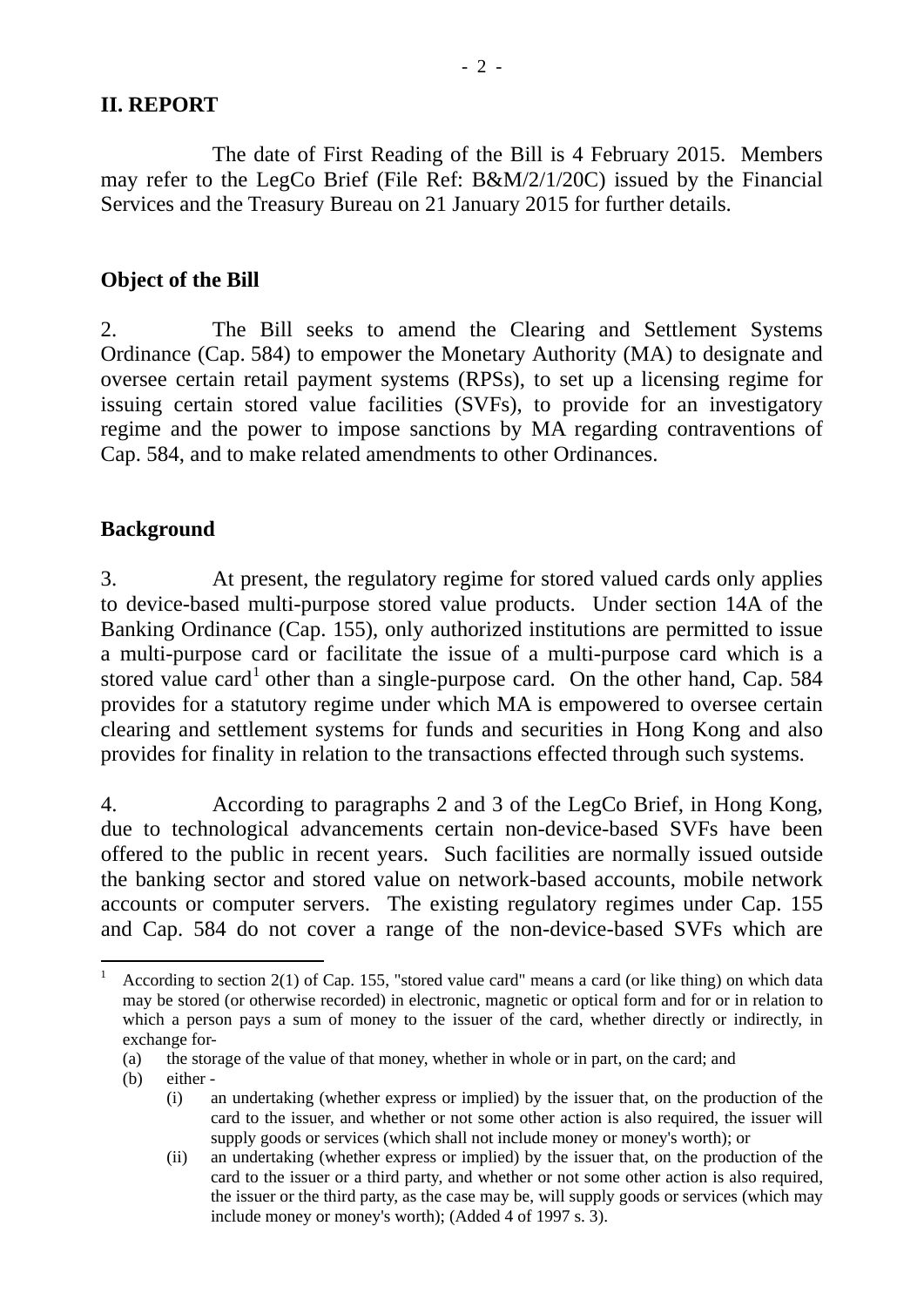primarily issued otherwise than by authorized institutions, as well as payment systems related to retail activities. According to the Administration, it is necessary to introduce a new regulatory regime to ensure the safety and soundness of SVFs (whether they are device-based or not) and RPSs insofar as they relate to the financial stability of Hong Kong.

## **Provisions of the Bill**

5. The main features of the proposed regulatory regime and the major provisions of the Bill are summarized below.

#### Amendments to long title and short title of Cap. 584

6. Clause 3 of the Bill amends the long title of Cap. 584 to reflect the new scope of the Ordinance. Clause 4 changes the short title of Cap. 584 to "Payment Systems and Stored Value Facilities Ordinance".

### Licensing regime for SVFs

### *Licence for the issue of SVFs*

7. Clause 17 of the Bill adds a new Part 2A to Cap. 584 to provide for a licensing regime for  $SVFs^2$  $SVFs^2$ . Under Division 2 of the new Part 2A, a person must not issue a SVF or facilitate the issue or knowingly promote the issue (including assisting in facilitating the issue) of a SVF unless the issue of the SVF is authorized by a licence issued by MA under Cap. 584. Any person who contravenes such requirement commits an offence. The maximum penalty for the offence is a fine of \$1,000,000 and imprisonment for five years on conviction on indictment, or a fine at level 6 (i.e. 100,000) and imprisonment for six months on summary conviction.

8. An application for a licence for the issue of a SVF may be made to MA in accordance with Division 3 of the new Part 2A. Under the new section 8G of Cap. 584, a bank holding a valid banking licence under Cap. 155 would be regarded as being granted a licence for issuing a SVF (subject to payment of the licence fee specified in the new Schedule 4).

<span id="page-2-0"></span> $\overline{a}$ 2 According to new section 2A(1) of Cap. 584, a facility is a "stored value facility" if -

<sup>(</sup>a) the facility may be used for storing the value of an amount of money that (i) is paid into the facility from time to time; and (ii) may be stored on the facility under the rules of the facility; and

<sup>(</sup>b) the facility may be used for either or both of the following purposes - (i) as a means of making payments for goods or services under an undertaking given by the issuer that if the facility is used as a means of making payments for goods or services, the issuer will accept the payments up to the amount of the stored value that is available for use under the rules of the facility; (ii) as a means of making payments to another person under an undertaking given by the issuer that if the facility is used as a means of making payments to another person, the issuer will make the payments to that person up to the amount of the stored value that is available for use under the rules of the facility.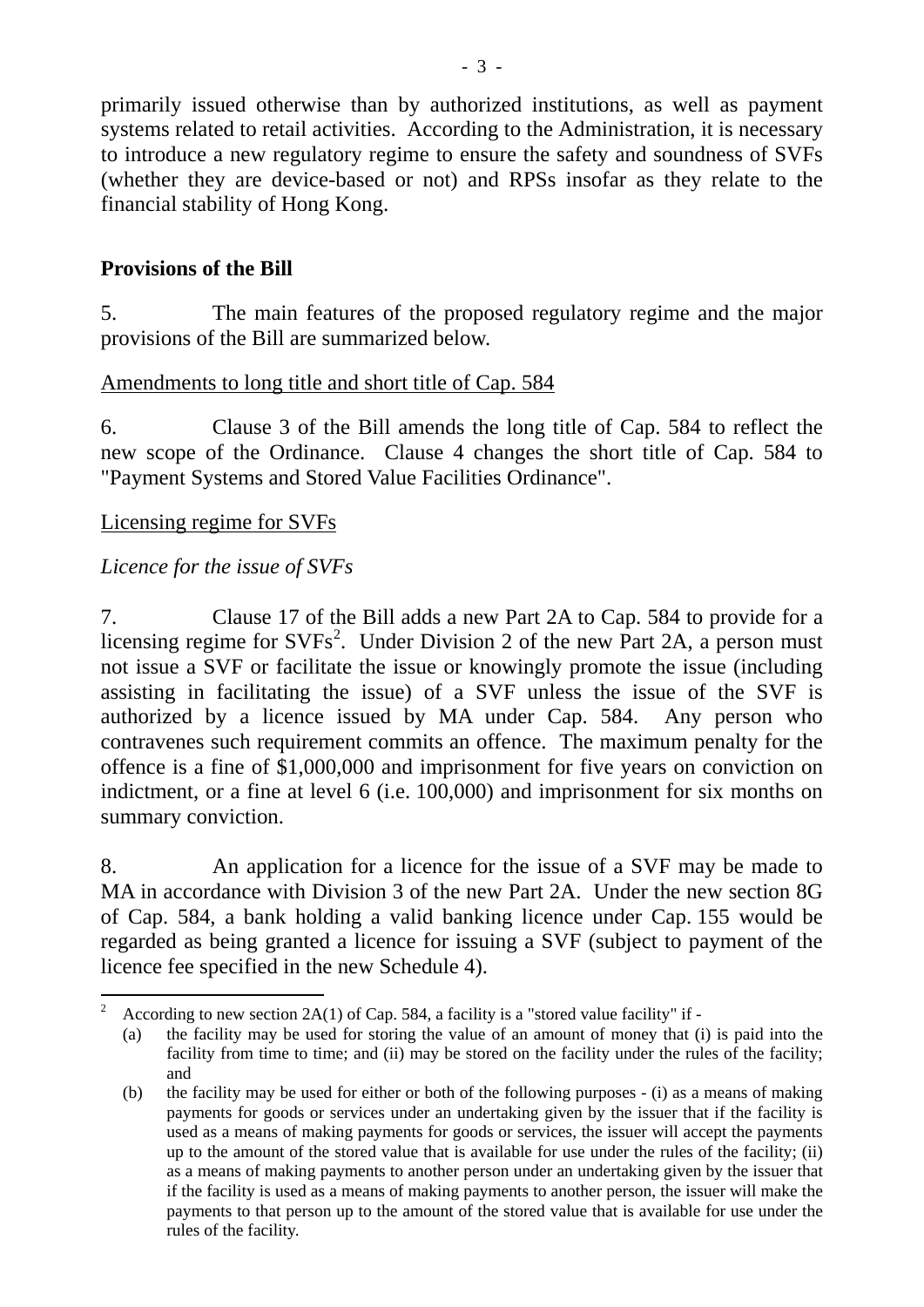### *Licensing criteria*

9. Under the new section 8F(3) of Cap. 584, MA may grant the licence to the applicant (which must be a company) only if MA is satisfied that all the applicable minimum criteria are fulfilled by the applicant. The minimum criteria are set out in Part 2 of the new Schedule 3 to Cap. 584. Details are summarized as follows:

- (a) the principal business of the applicant must be the issue (or the facilitation of the issue) of SVFs (section 1 of Part 2 of Schedule 3);
- (b) the applicant must have adequate financial resources (whether actual or contingent) for operating its SVF scheme in the form of the applicant's paid-up share capital which is not less than \$25,000,000 (or an equivalent amount in any other currency that is freely convertible into Hong Kong dollars) (section 2 of Part 2 of Schedule 3);
- (c) the applicant has in place adequate risk management policies and procedures for managing the float<sup>[3](#page-3-0)</sup> or deposit to ensure that there will always be sufficient funds for the redemption of the stored value that remains on the SVF and the applicant must ensure that the float or deposit is at all time kept separate from any other funds paid to, maintained or received by the applicant (section 7 of Part 2 of Schedule 3);
- (d) each chief executive, director or controller<sup>[4](#page-3-1)</sup> of the applicant must be a fit and proper person to hold the position concerned and the applicant must always keep MA informed of the identity of each controller of the applicant (section 3 of Part 2 of Schedule 3); and
- (e) the applicant has in place adequate and appropriate systems of control for preventing or combating possible money laundering or terrorist financing (section 6 of Part 2 of Schedule 3).

### *Exemption to certain SVFs*

10. Division 8 of the new Part 2A to Cap. 584 proposes that certain SVFs would be exempt from the licensing requirements under that Part, but MA may require the issuer or facilitator of an exempted SVF to provide MA with certain

<span id="page-3-0"></span> $\overline{a}$ 3 Under the amended section 2 of Cap. 584, "float" means the stored value remaining on the relevant SVF but does not include any SVF deposit placed with the issuer of the SVF, or another person on behalf of the issuer, for enabling the SVF to be used.

<span id="page-3-1"></span><sup>4</sup> Under the new section 8ZZE of Cap. 584, "controller" means - (a) a majority shareholder controller; (b) a minority shareholder controller; or (c) an indirect controller.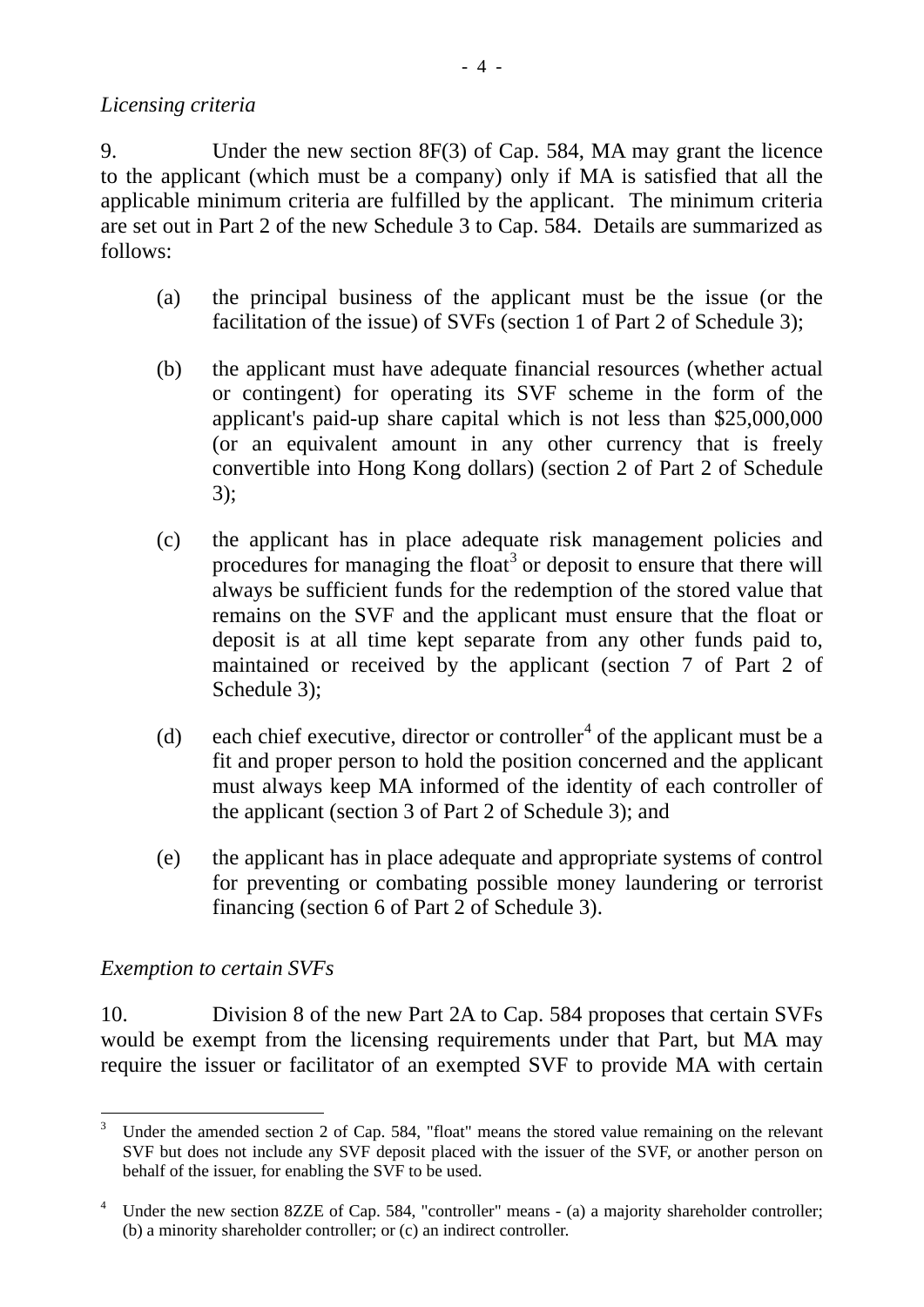information that MA considers necessary for the assessment of the risks posed by such SVF to its users or potential users or to the payment or financial system of Hong Kong. The major types of SVFs specified in the new Schedule 8 (mostly single-purpose SVFs) include SVFs for certain cash reward schemes, SVFs for certain bonus point schemes, SVFs used within a limited group of goods or services providers, and SVFs used only within certain premises. Under the new section 8ZZZD, MA may also exempt a SVF from the relevant provisions of the new Part 2A by notice published in the Gazette. Such notice would not be subsidiary legislation subject to amendment by the Legislative Council .

# *Regulatory powers of MA over SVFs licensees*

11. Under Division 3 of the new Part 2A to Cap. 584, MA may attach conditions to a licence that MA considers appropriate (including attachment of new conditions to an existing licence). Those conditions may include restrictions on the business of issuing or facilitating the issue of SVFs that may be carried on by the licensee or requirements for the administration, maintenance, management, use and regulation of the float or deposit of any SVF.

12. Under Division 5 of the new Part 2A, MA may revoke or suspend a licence if MA is satisfied that a ground for revoking a licence specified in the new Schedule 5 exists. Such grounds include, among others, insolvency or winding up of the licensee, the likelihood that the licensee would become unable to meet its obligations or is about to suspend payment, providing false or misleading information to MA, contravention of a condition of the licence, cessation to carry on the business of issuing or facilitating the issue of the SVFs, and failing to pay licence fees or any penalty as required by Cap. 584.

13. Under Division 6 of the new Part 2A, MA may, after consulting the Financial Secretary, exercise certain powers in the circumstances specified in the new section 8ZE. Those powers include requiring a licensee to take immediate action relating to its affairs, business or property that MA considers necessary, giving directions to a licensee to seek advice on the management of its affairs, business or property, and to appoint a manager to manage the licensee's affairs, business or property in the terms specified by MA. The powers of such a manager are specified in the new Schedule 7.

14. Furthermore, under the amended section 54 of Cap. 584, MA may issue guidelines to set out the manner in which MA proposes to discharge any duty or exercise any powers conferred on it under Cap. 584 in respect of SVFs, including issuing guidelines to assist issuers or facilitators of SVFs to comply with the relevant provisions of Cap. 584, as amended by the Bill.

### Regulatory regime for RPS

15. Under the existing section 4 of Cap. 584, MA may designate any clearing and settlement system to be subject to the oversight of MA if MA is of the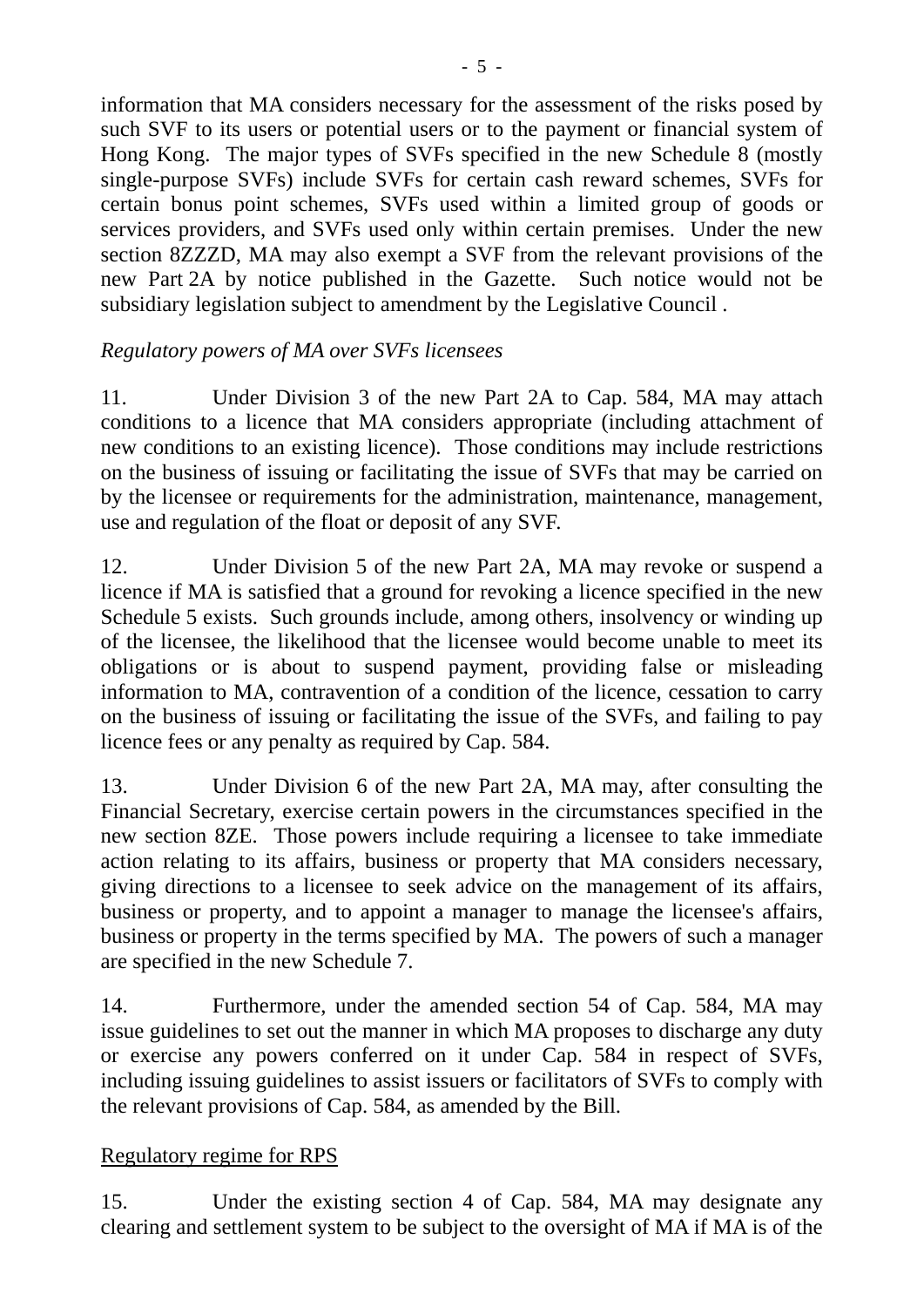opinion that the system is, or is likely to become, a system whose proper functioning is material to the monetary or financial stability of Hong Kong or material to the functioning of Hong Kong as an international financial centre. The Bill seeks to amend section 4 of Cap. [5](#page-5-0)84 to empower MA to also designate RPSs<sup>5</sup>. Furthermore, a new designation criterion is proposed for both clearing and settlement systems and RPSs so that MA may designate such a system if, having regard to matters of significant public interest, MA is of the opinion that the system should be so designated.

16. Under the new section 4(4B), MA may, in the notice published in the Gazette for the designation of a RPS, declare the activities that are allowed to be carried out through the designated RPS (the declared activities). Under the new section 6A, it would be an offence if an operator of a designated RPS, without MA's written consent, carries out through the RPS an activity that is not among the declared activities. The maximum penalty for the offence is a fine of \$400,000 and imprisonment for two years on conviction on indictment, or a fine at level 6 (i.e. 100,000) and imprisonment for six months on summary conviction.

17. The Bill also seeks to amend sections 6 to 8 of Cap. 584 relating to obligations of designated clearing and settlement systems to extend the application of those provisions to RPSs and to strengthen MA's oversight of designated RPSs and clearing and settlement systems (designated systems) by placing more emphasis on the risk management and control procedures relating to the operation of the designated systems, including financial soundness.

### MA's investigatory powers and power to impose civil sanctions

18. Clause 29 of the Bill adds new Part 3A and Part 3B which respectively empower MA to (a) conduct investigations into SVF licensees and designated systems; and (b) impose civil sanctions on specified regulated persons.

19. Under section 33B of the new Part 3A, MA may appoint certain persons (investigators) to conduct an investigation into an alleged contravention of a provision under Cap. 584, a requirement imposed under Cap. 584 or a condition attached to a licence or any other instrument granted or given by MA. Under the new section 33C, the investigators appointed by MA have the powers to require the relevant persons to produce documents or records relevant to the investigation and to attend before the investigators and answer questions relating to a matter under investigation. Failure to comply with such requirement would be an offence punishable by a fine of \$200,000 and imprisonment for one year on conviction on indictment or a fine at level 5 (\$50,000) and imprisonment for six months on summary conviction.

<span id="page-5-0"></span> $\overline{a}$ 5 Under the amended section 2 of Cap. 584, "retail payment system" means a system or arrangement for the transfer, clearing or settlement of payment obligations relating to retail activities, principally by individuals, that involve purchases or payments, and includes related instruments and procedures.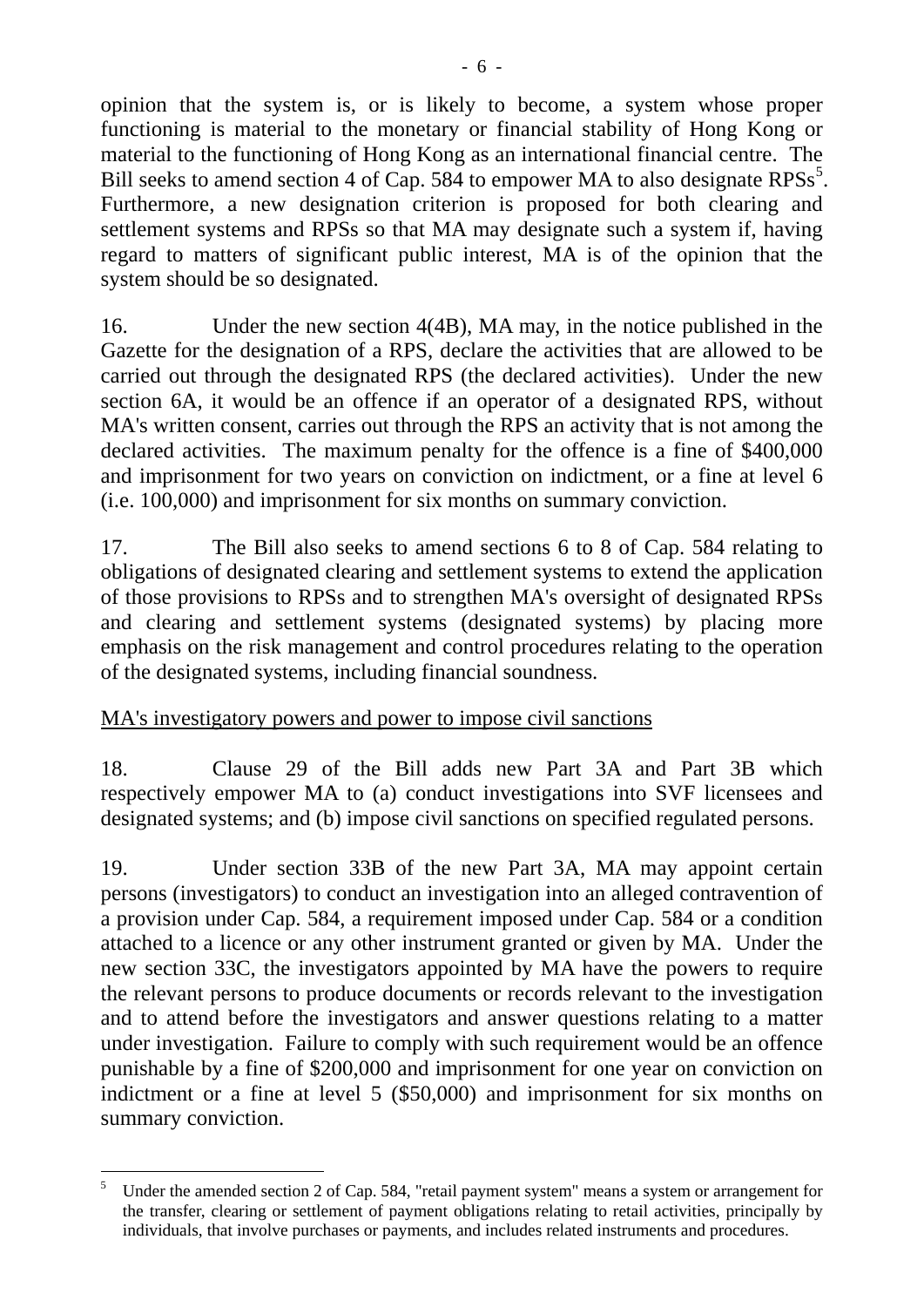20. Under section 33Q of the new Part 3B to Cap. 584, MA may, by notice in writing, impose one or more of the sanctions specified in that section against a regulated person, if MA is satisfied that the person has contravened a provision of or a requirement imposed under Cap. 584 or has contravened a condition attached to a licence, or any other instrument granted or given by MA under Cap. 584. The civil sanctions that may be imposed by MA include a pecuniary penalty not exceeding \$10,000,000 or three times the amount of profit gained or loss avoided as a result of the contravention (whichever is the greater), a caution, warning, reprimand, an order to take specified action(s) or the temporary suspension of a licence.

## Revised ambit and name of the Clearing and Settlement Systems Appeals Tribunal

21. The existing Part 4 of Cap. 584 deals with matters relating to the review of the decisions made under the Ordinance and the functions of the Clearing and Settlement Systems Appeals Tribunal (CSSA Tribunal). The Bill seeks to amend Part 4 so that the list of reviewable decisions that are subject to review by the CSSA Tribunal is revised to cover all the relevant decisions made in relation to the regulatory regime for RPSs and the licensing regime for SVFs. The name of the Tribunal is also proposed to be amended to the Payment Systems and Stored Value Facilities Appeals Tribunal under clause 31.

### Transitional arrangements

22. A new Schedule 9 is proposed to be added to Cap. 584 to set out the savings and transitional arrangements for the existing CSSA Tribunal (e.g. office of the existing Chairman and Tribunal members) and certain Gazette notices published under the existing provisions of Cap. 584.

### Consequential and related amendments to other Ordinances

23. Part 3 of the Bill contains consequential and related amendments to Cap. 155 (e.g. repealing the existing section 14A of Cap. 155), the Electronic Transactions Ordinance (Cap. 553) and the Anti-Money Laundering and Counter-Terrorist Financing (Financial Institutions) Ordinance (Cap. 615).

### **Commencement**

24. Except the provisions relating to the offences or enforcement provisions under the licensing regime for SVFs (i.e. the new sections 8B, 8C, 8D, 8G, 8U, 8Y and 8ZZZI of Cap. 584, and the relevant amendments to Cap. 155 and Cap. 615) (the remaining provisions), the Bill, if passed, would come into operation on the day on which it is published in the Gazette. The remaining provisions of the Bill will come into operation on the expiry of one year beginning on the day on which the enacted Ordinance is published in the Gazette. According